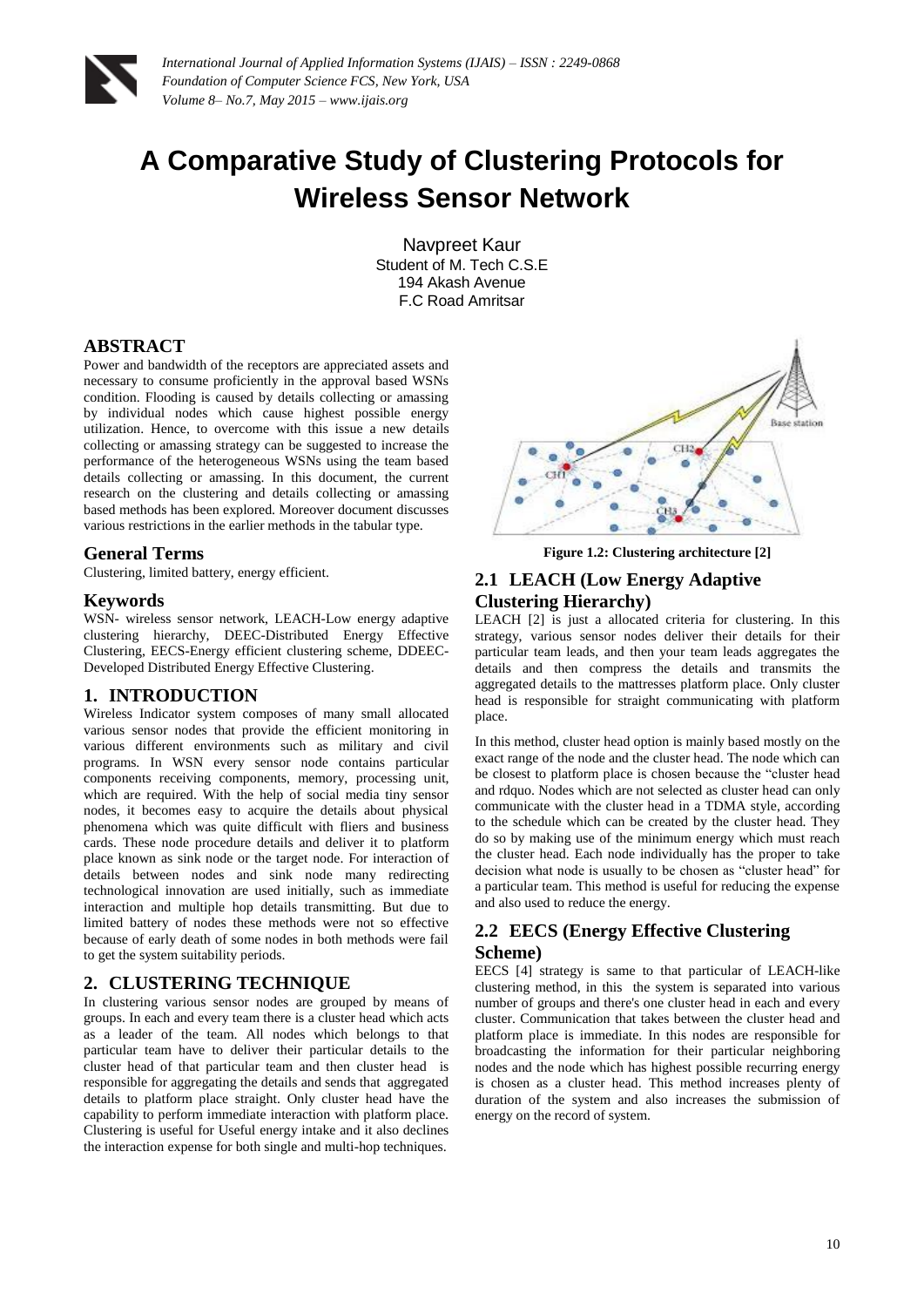

*International Journal of Applied Information Systems (IJAIS) – ISSN : 2249-0868 Foundation of Computer Science FCS, New York, USA Volume 8– No.7, May 2015 – www.ijais.org*

# **2.3 DEEC (Distributed Energy Effective**

### **Clustering)**

In DEEC [4], the cluster-heads are elected on the reasons for probability in accordance with the rate between recurring energy of each node and the common energy of the complete system. The nodes which have high preliminary and recurring energy will have more chances to be chosen as cluster-heads as opposed to nodes with low energy.

# **2.4 DDEEC (Developed Distributed Energy Effective Clustering)**

Developed Distributed Energy Effective Clustering strategy is focused on dynamic and efficient strategy for the option of cluster head .This strategy intensify the duration of system and also levels out the cluster head option on the reasons for particular recurring energy and preliminary energy of nodes. It also estimates the perfect value of system which can be useful for calculations of energy such as been used already. In this each and every node elects itself as a cluster head on the reasons for preliminary and recurring energy at every option circular. This strategy was useful for powerful controlling of energy similarly on the record of nodes in the system. In this, each and every sensor node individually chooses itself as a cluster head on the reasons for preliminary energy and recurring energy .This method also enhance the system life-time.

## **3. LITERATURE SURVEY**

Chen, Jing, and Fengqi Yu [1] designed a brand new allocated flexible team framework redirecting method for the techniques. This redirecting strategy is allocated in nature and the option of cluster head was only influenced by the believed of energy submission among the nodes in the system. The Working of the method was split into three primary phases. First stage is known as "cluster construction", cluster construction is the team development procedure, the leads of team are chosen and then non-cluster head nodes be a part of their particular team in respect to the range and then continues to second stage that has been to the construct of cluster head shrub. Tree designed is based on the bodyweight. Cluster head that has the most bodyweight has the capability to end up being the parent node of the shrub. Lastly, team has to deliver their details for their team at once the reasons for the allocated time port and then cluster head collects details and then sends that collected details to Base place straight. This method triumphs over all of the disadvantages of LEACH and LEACH-C method. Kandasamy, Thirumal, and Jaya Kumar Krishnan [2] used a multipath nonredundant details dissemination strategy for the concern based redirecting plan to help optimize use of energy in wireless sensor system. Continuous growth in the wireless sensor system (WSN) needs redirecting method that may cater for electrical energy as in evaluation to conventionally used non-renewable resources of energy in sensor nodes. APPOLO criteria is employed to periodically and locally determine the topological knowledge range of each solar-powered node, predicated on an approximated energy price range for the following interval. Energy price range is containing the current energy, the predicted energy intake and the energy expected from the solar power panel. PISA is really a QoS conscious redirecting used for path option predicated on objective. Priority based redirecting in solar power operated wireless sensor system is applied using APOLLO and PISA. Thus energy preserving is attained for realtime path discovery. Chamam, Ali, and Samuel Pierre [3] evaluated allocated energy efficient team development method for WSN's. This method elects the cluster head by using three

way method as exchanges strategy. This three way method hence increase the life-time of system. Moreover it regarded the believed of recurring energy for cluster head procedure. The Three primary information exchanged between nodes were: Score Marketing Broadcast (SAB) which reveals the capacity of a particular node to behave as a cluster head., Relative Cluster Head Rank Marketing (RCRA) which reveals this position of chosen cluster head and the Election Message which can be used to declare finally that which cluster head is likely to be in interaction with the Base Station.

Andrei Gagarin et al. [4] suggested a fresh heuristic remedy to locate a level healthy and small bodyweight redirecting comprising tress in a system. This strategy is innovative kind of kruskal's comprising shrub look for criteria and it is in regards to the concept of allocated look for by framework of various groups. It's perfect for usage of energy in redirecting in wireless sensor techniques. It produces comprising plants with a reduced highest possible calculated level, and can be utilized for healthy energy intake.

Elbhiri, Rachid et al. [5] designed Distributed Energy Effective Clustering strategy to be used in heterogeneous wireless sensor techniques. This concept is based on dynamic and efficient manner of selection of cluster head .This strategy increases the life-time of system and also levels out the cluster head option in regards to the particular recurring energy and preliminary energy. Furthermore, it determines in advance the best value of system which is used for calculations of energy which had expended. In this each and every node chooses itself as a cluster head on the foundation of preliminary and recurring energy at every option circular. This strategy was used for the concept of powerful controlling of energy similarly among the many nodes in the system.

Huang, Ru et al. [6] provided a Predication method based Routing Algorithm based on ACO (PRACO) to get the energyaware data-gathering redirecting framework in wireless sensor techniques (WSN). They adopted series style ARMA to analyze dynamic tendency in details traffic and deduce the development of load factor, which can help to reveal the long run energy position of sensor in WSN. By making the check of the load factor in heuristic aspect and guided by novel pheromone updating rule, artificial ants can foresee the neighborhood energy condition of techniques and the corresponding actions could possibly be adaptively taken fully to boost the energy-efficiency in redirecting development. The simulator outcomes display that the suggested redirecting building plan can effectively reinforce the robustness of redirecting framework by mining the temporal associability and introducing ACO to balance the complete energy cost for details transmitting, which also contributes to reduce the complete interaction intake, meanwhile, to prolong the life-time of networks.

Dong, Yuping et al. [7]proposed a redirecting criteria which separates the sensor nodes a variety of scheduling sets and monitors the level of energy of each sensor. This criteria levels out energy intake among receptors, and therefore extends the system life-time. Simulation outcomes verify that criteria outperforms the EECCR criteria suggested in.

Vinh, Thuy Tran et al. [8] suggested a multipath remedy for event-driven cluster-based redirecting in WSN known as Energy-Aware MeshRouting Protocol (EMRP) with primary style features: straight answers transmitting, fill balance and energy-efficiency. Furthermore, using the rest of the energy as primary parameter for dynamically switching between two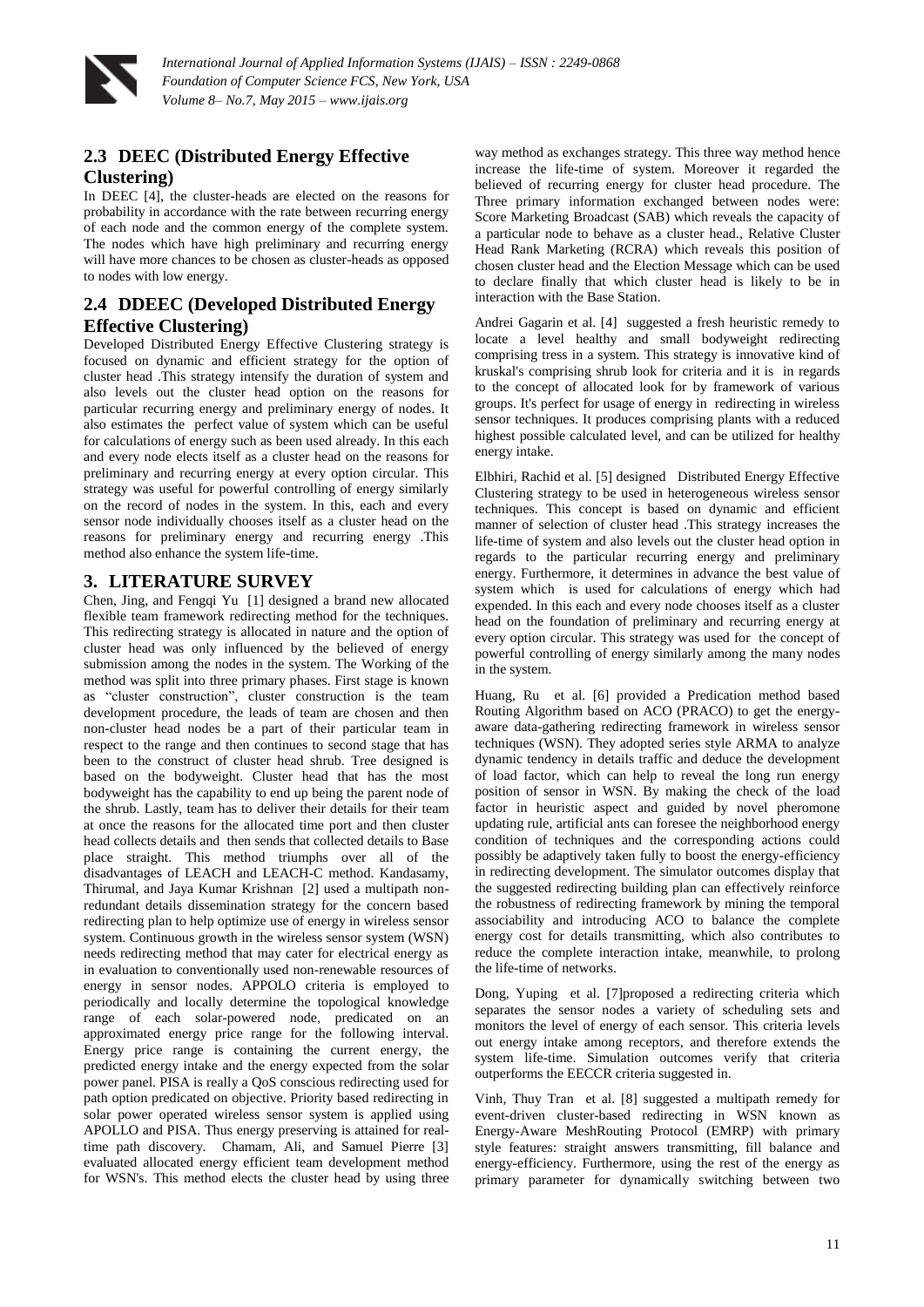

alternative paths, EMRP could be also applied for purpose of the virtualization of wireless sensor network. Hence the simulator outcomes display that our remedy accomplishes better performance than other event-driven cluster-based redirecting protocols.

Beheshtiha et al. [9] designed OR-AHaD, an Opportunistic Routing criteria with Adaptive Harvesting-aware Responsibility Riding a bike. In the suggested criteria, candidates are primarily prioritized through the use of geographical zoning and later coordinated in a timer-based style by exchanging coordination information. An energy management style is provided that uses the approximated growing amount in the long run to adjust the work cycle of each node adaptively. Simulation outcomes display that OR-AHaD exploits the available energy resources in a powerful way and increases good put in evaluation to other opportunistic redirecting protocols for WSN-HEAP.

Hady S. Abdel Salam et al. [10] suggested various methods in the literature to handle some of the basic issues faced by an indicator system style. All of the suggested methods tries to solve one issue in separation from another issues. Hence, method designers had to face those common difficulties again and again. This, indirectly, functions a immediate influence on the complexness of the protocols and on energy use of protocols. Instead of using that strategy, he suggested BEES, a light development method, that makes it possible to reduce many of the common difficulties in sensor techniques by allowing the development of simpler system protocols. He proven that how BEES can help reduce plenty of the common difficulties relevant to sensor techniques including localization of receptors, clustering of details and details collecting or amassing. Kim, Jaekwang, and Jee-Hyong Lee [11] suggested ViTAMin (Virtual backbone Tree Algorithm) , a Exclusive central source Tree Algorithm for Little energy intake in WSN redirecting. ViTAMin provides more energy-efficient redirecting than do EVBT and MCBT, as a result of efficient selecting of upstream link. Although the simulator experiments, ViTAMin performed well with minimal energy intake and a sufficient system life-time in WSN redirecting. Ren,Chen et al. [12] introduced a powerful band based multi-hop team redirecting method for WSN's. This method was primary concerned on the rest of the energy and also cluster head variety for the option of cluster head. It has multi-round clustering technique. In this each and every node select itself as a cluster head by considering the length aspect. After the option of cluster head , cluster head has to deliver notification to all or any other nodes in the system to see them that in that particular band that node has transformed into the cluster head .The other nodes have to become listed on the cluster head on the foundation of range between them. Distance aspect was mainly designed to truly save the energy. In this, nodes are allotted their particular time spots .This method triumphs over the disadvantage of band based multi-hop clustering.

Pratyay Kuila Prasanta K. Jana [13] stated that Clustering sensor nodes is an excellent strategy which increases scalability and lifetime of a radio sensor system (WSN). In a selection based WSN, the leaders (cluster heads) takes in huge amount of energy due with a extra fill for various activities such as assortment of details, collecting or amassing of details, and the interaction of the aggregated details to the platform place. Thus, the controlling force of the team leads is a major issue for the long run operation of the WSNs. He first provided some fill controlling clustering schemes for wireless sensor techniques. He proven that the criteria runs in O(nlogn) here we are at n sensor nodes and that

criteria is better for the case in that your sensor nodes have equivalent fill.

Dang, Nga et al. [14] suggested to continuously adapt the energy requirements of sensor nodes depending on availability of electrical energy, system redirecting needs and program high quality constraints - addressing these trade-offs is distinctive contribution. They provided a novel criteria to find the optimal uniform details high quality for approximated details selection in a multi-hop energy-harvesting wireless sensor system (EH-WSN). Their strategy guarantees redirecting sustainability in the system and has a lesser amount of failed details queries (<;2%) as in evaluation to a state-of-the-art energy-harvesting-aware redirecting method which can be not conscious of details high quality.

Ganesh et al. [15] modified the ad-hoc on demand range vector redirecting by incorporating signal-to-noise rate (SNR) based powerful clustering. The suggested plan, which can be a powerful and protected redirecting method for wireless sensor techniques through SNR-based powerful clustering (ESRPSDC) techniques, can partition the nodes into groups and find the cluster head (CH) among the nodes in accordance with the energy, and non CH nodes be a part of with a particular CH on the reasons for the SNR values. Mistake restoration has been applied during the inter-cluster redirecting to be able to avoid end-to-end error restoration. Protection has been achieved by isolating the malicious nodes using sink-based redirecting pattern analysis. Extensive investigation studies employing a international cellular simulator display that hybrid ESRP considerably increases the energy-efficiency and bundle wedding celebration amount as weighed against the SNR unaware redirecting methods like the low energy conscious flexible clustering framework and energy efficient collecting in sensor computer.

Hong, Zhang et al. [16] suggested a powerful and powerful team plan method for heterogeneous multilevel Wi-fi sensor system.This method focuses only on the cluster head procedure. In this, team leads are chosen on the foundation of energy which they have in a certain circular and therefore, it depends upon the energy which the node takes in in each circular. In this all nodes are allocated a person port time, and in those days particular node conveys with cluster head and depending on allocated spots interaction procedure continues and then cluster head is responsible for contracting all the details that was received by nodes and then after contracting cluster head conveys with the mattresses platform place straight .This method is used to get rid of the restrictions of LEACH, SEP, DEEC protocols.

Khan, Y. et al. [17] suggested new clustering methods in redirecting protocols, Location-aware Long lasting CH (LPCH) and User Defined Location-aware Long lasting CH (UDLPCH). In both protocols, system field is physically divided in to two regions, equivalent variety of nodes are randomly applied in each area. In LPCH, variety of CHs are chosen by LEACH criteria in first circular. Yet in UDLPCH, equivalent and optimum variety of CHs are chosen in each area, through the whole system whole lifestyle variety of CHs are remain same. Simulation outcomes display that balance interval and throughput of LPCH is greater than LEACH, balance interval and throughput of UDLPCH is greater than LPCH. Amgoth, Tarachand, and Prasanta K. Jana [18] suggested a energy conscious redirecting criteria for team based WSNs. The criteria is depending on a brilliant strategy of cluster head (CH) option, recurring energy of the CHs and the intra-cluster range for team development. To facilitate details redirecting, a directed virtual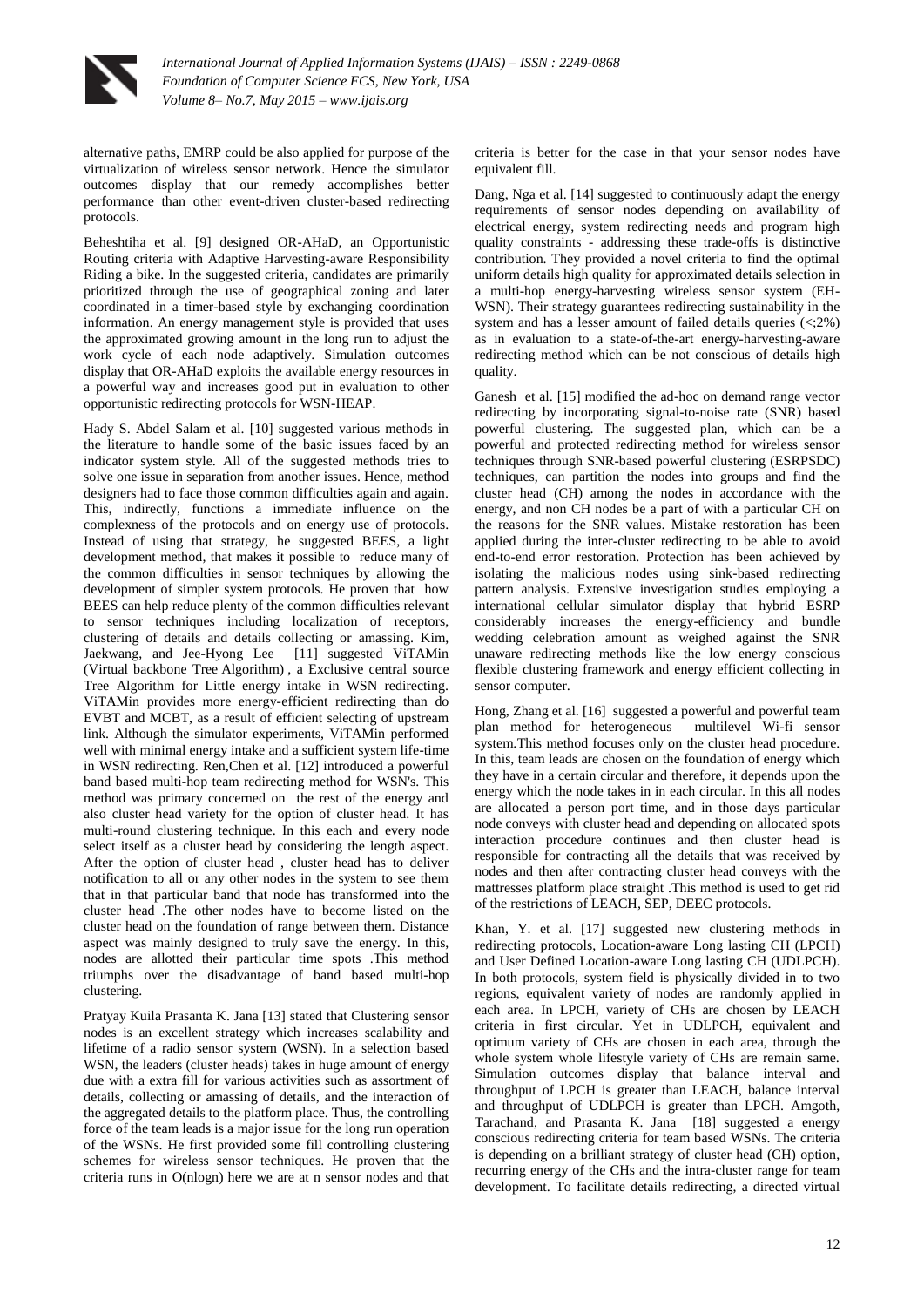

central source of CHs is designed that is rooted at the drain. The suggested criteria can be proven to balance energy intake of the CHs during details redirecting procedure. They proven that the criteria accomplishes constant concept and straight line time complexness. They tested the suggested criteria extensively. The experimental outcomes display that the criteria outperforms other current methods in terms of system life-time, energy intake and other parameters.

# **4. COMPARISON TABLE**

Table 1 is showing comparison among the available protocols used in wireless sensor network. It has already shown that no protocol is perfect. Each protocol has its own benefits over others but still it suffers from certain limitations.

#### **Table 1 Reveals the Evaluation of the Various Methods.**

| Ref.   | <b>Authors</b>                                                                | Year | <b>Technique</b>                                                                         | <b>Features</b>                                                                       | Limitations                                                      |
|--------|-------------------------------------------------------------------------------|------|------------------------------------------------------------------------------------------|---------------------------------------------------------------------------------------|------------------------------------------------------------------|
| $[1]$  | Chen, Jing, and<br>Fengqi Yu                                                  | 2007 | distributed adaptive cluster hierarchy<br>routing protocol                               | all<br>of<br>overcomes<br>the<br>drawbacks of LEACH and<br>LEACH-C protocol           | The effects of the mobile<br>sink has been ignored.              |
| $[2]$  | Kandasamy,<br>Thirumal,<br>and<br>Jaya<br>Kumar<br>Krishnan                   | 2008 | priority based routing scheme<br>APPOLO algorithm                                        | energy saving                                                                         | The effect of lossless<br>data compression has<br>been neglected |
| $[3]$  | Ali,<br>Chamam,<br>Samuel<br>and<br>Pierre                                    | 2009 | distributed energy efficient cluster<br>formation protocol                               | enhances the lifetime of<br>network                                                   | N <sub>o</sub><br>optimization<br>technique is considered        |
| $[4]$  | Gagarin Andrei,<br>HussainSajid,<br>Laurence, Yang<br>T                       | 2010 | kruskal's<br>spanning<br>search<br>tree<br>algorithm and                                 | generates spanning trees<br>with<br>$\rm{a}$<br>diminished<br>maximum weighted degree | The effects of the mobile<br>sink has been ignored.              |
| $[5]$  | Elbhiri, Rachid,<br>and fkihi                                                 | 2010 | Distributed<br>Efficient<br>Energy<br>Clustering technique                               | improves the lifetime of<br>network                                                   | The effect of lossless<br>data compression has<br>been neglected |
| [6]    | Ru,<br>Huang,<br>Zhihua Chen, and<br>Guanghui Xu                              | 2010 | Predication<br>mode<br>based Routing Algorithm centered on<br><b>ACO</b>                 | balance<br>the<br>total energy cost for data<br>transmission                          | N <sub>o</sub><br>optimization<br>technique is considered        |
| $[7]$  | Yuping,<br>Dong,<br>Chang,<br>Hwa<br>Zhongjian Zou,<br>and Sai Tang.          | 2010 | routing algorithm                                                                        | prolongs<br>the<br>network<br>lifetime                                                | The effects of the mobile<br>sink has been ignored.              |
| [8]    | Vinh, Thuy Tran,<br>Thu Ngo Quynh,<br>and Mai Banh<br>Thi Quynh               | 2012 | multipath solution for event-driven<br>cluster-based routing                             | reliable data transmission,<br>load<br>balance<br>and<br>energy efficiency            | The effect of lossless<br>data compression has<br>been neglected |
| [9]    | Beheshtiha,<br>Shirazi,<br>Sanam<br>Hwee-Pink Tan,<br>Masoud<br>and<br>Sabaei | 2012 | Opportunistic Routing algorithm<br>with<br>Adaptive<br>Harvesting-<br>aware Duty Cycling | the<br>estimated<br>uses<br>harvesting rate                                           | No<br>optimization<br>technique is considered                    |
| $[10]$ | Abdel salam HS,<br>Olariu S.                                                  | 2012 | <b>BEES</b>                                                                              | mitigate lots of the typical<br>challenges related to sensor<br>networks              | The effects of the mobile<br>sink has been ignored.              |
| $[11]$ | Kim,<br>Jaekwang,<br>and<br>Jee-Hyong<br>Lee                                  | 2012 | Virtual backbone Tree Algorithm for<br>Minimal                                           | energy-efficient routing                                                              | The effect of lossless<br>data compression has<br>been neglected |
| $[12]$ | Ren F, Zhang J,<br>He T, Lin C, Das<br>SK.                                    | 2011 | multi-hop cluster routing protocol                                                       | overcomes the drawback of<br>based<br>multi-hop<br>ring<br>clustering                 | No<br>optimization<br>technique is considered                    |
| $[15]$ | Ganesh,<br>Subramanian,<br>and<br>Ramachandran<br>Amutha.                     | 2013 | SNR-based<br>dynamic<br>clustering<br>(ESRPSDC) mechanisms                               | improves<br>the energy efficiency<br>and<br>packet reception rate                     | The effects of the mobile<br>sink has been ignored.              |
| $[16]$ | HONG, Zhen, Li<br>YU, and Gui-Jun<br><b>ZHANG</b>                             | 2013 | dynamic cluster scheme protocol                                                          | get rid of the limitations of<br>LEACH,<br>SEP,<br><b>DEEC</b><br>protocols           | The effect of lossless<br>data compression has<br>been neglected |
| $[17]$ | Y.,<br>Khan,<br>Nadeem Javaid,<br>M. J. Khan, Y.                              | 2013 | <b>UDLPCH</b>                                                                            | stability<br>period<br>and<br>throughput of UDLPCH is<br>higher than LPCH             | optimization<br>No<br>technique is considered                    |